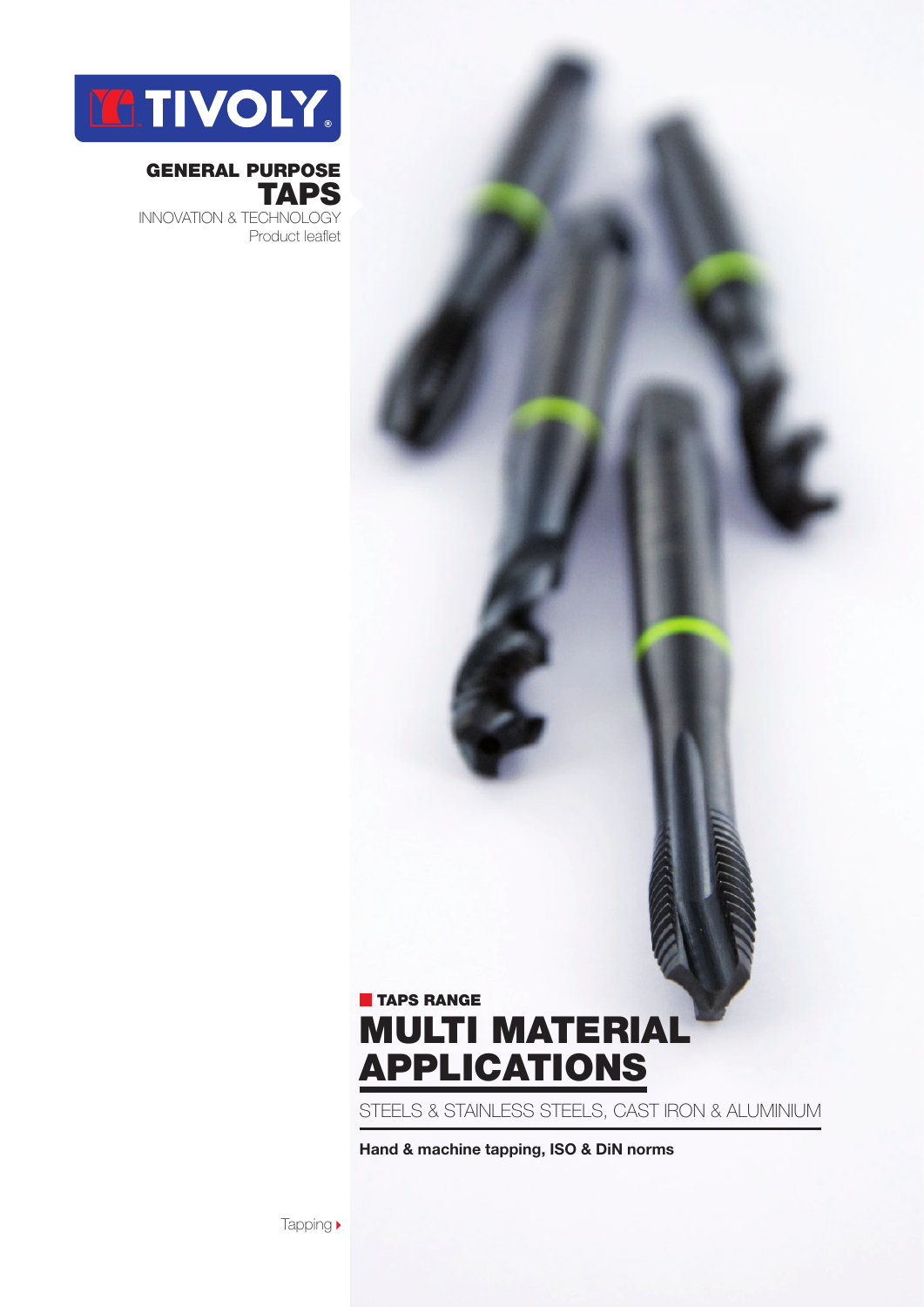## 01 William GENERAL Since And Context Design purpose taps Innovation & performance

**With over 40 years experience in the manufacture of Taps Tivoly offers a new range specially designed for general purpose applications.**

#### Based on extensive research our new innovative design is closely targeted at the most common applications and performance requirements of metalworking professionals (from general metal & maintenance work to specific applications such as boiler making and locksmithing).

#### General purpose **APPLICATIONS IN THE VAST MAJORITY OF** standard materials

Standard Steel

- Heat treatable steel
- ▶ Cast iron
- 

Stainless steel (304L/316L)

Aluminium profiles

#### **B SURFACE FINISH**

Tivoly®'s general purpose taps have a surface finish using a special vapor based STEAM process. This finishing process ensures:

- $\blacktriangleright$  reduces friction and cutting
- tool wear
- optimised swarf removal
- reduced stoppages
- $\blacktriangleright$  smooth accurate tapping  $\blacksquare$

#### **C GEOMETRY DESIGN**

With a geometry design optimised for general purpose applications (specific cutting angles for special profiles, progressive cutting or reverse cones) Tivoly®'s general purpose taps guarantee high quality and consistent performance in all types of material.

#### FOR SAFETY AND PRECISION IN TAPPING TASKS WITH A STANDARD DRILL OR HAND HELD TAPPING machine High quality material."

#### **A HIGH QUALITY MATERIAL**

Tivoly®'s general purpose taps are manufactured from High Speed Steel or High Speed Steel with Cobalt specially selected for their increased resistance and toughness guaranteeing fewer breakages and longer wear life

- ▶ Reduced friction
- More efficient swarf removal
- ▶ Easy tap removal
- ▶ Reduced pull on the rear cutting edges **n**

#### **D** IDENTIFICATION

A high visibility yellow ring makes identifying Tivoly® general purpose machine taps quick and easy.











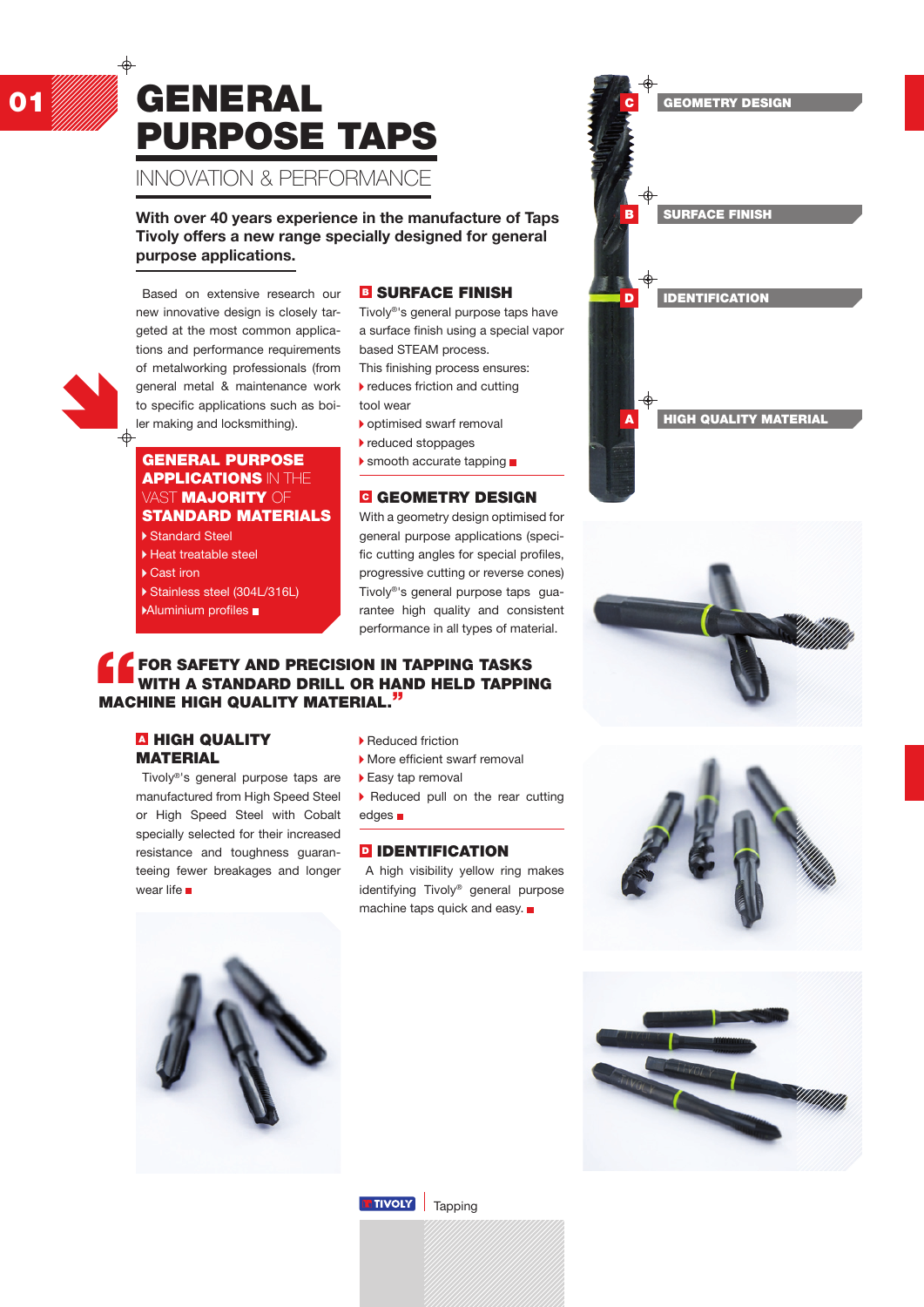